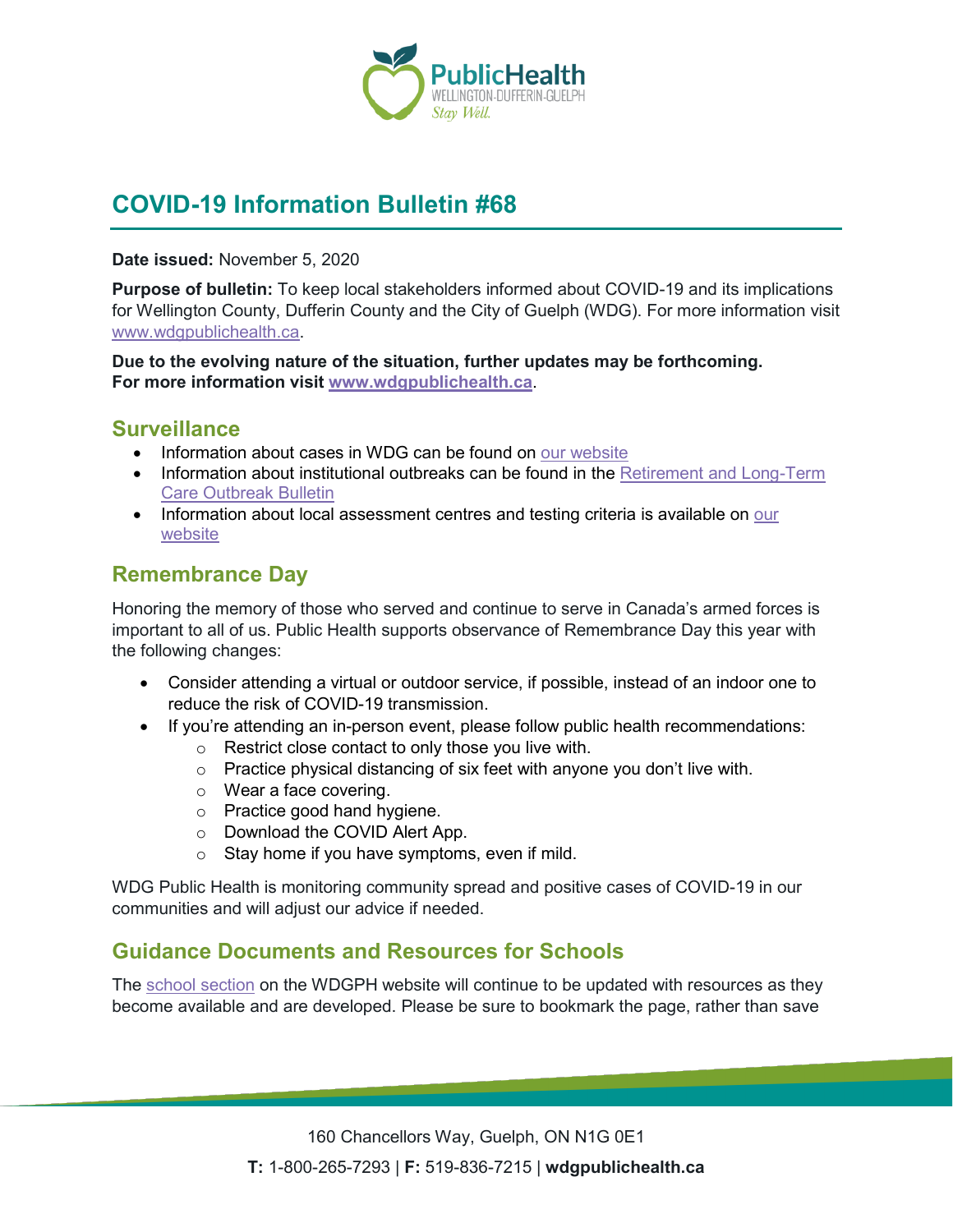

documents, to ensure you have the most up-to-date versions. Minor revisions are made as needed. Check out the school-related [frequently asked questions](https://www.wdgpublichealth.ca/your-health/covid-19-information-schools-parents-and-teachers/schools-frequently-asked-questions)**.**

#### **Additional Resources**

- [How to Safely Use a Non-Medical Mask or Face Covering](https://www.canada.ca/en/public-health/services/publications/diseases-conditions/covid-19-safely-use-non-medical-mask-face-covering.html) (November 3)
- [COVID-19 Health Product Industry: Information for Health Product Manufacturers and](https://www.canada.ca/en/health-canada/services/drugs-health-products/covid19-industry.html)  [Distributors](https://www.canada.ca/en/health-canada/services/drugs-health-products/covid19-industry.html) (November 4)

# *Ongoing COVID-19 Action*

## **Face Coverings**

On October 2 [\(see News Release\)](https://news.ontario.ca/en/release/58645/ontario-implementing-additional-public-health-and-testing-measures-to-keep-people-safe), the Ontario government announced that when you go out anywhere in Ontario, you must use a face covering (non-medical mask, such as a cloth mask) in [public](https://www.ontario.ca/page/face-coverings-and-face-masks) indoor spaces and whenever physical distancing is a challenge. This includes public [spaces, workplaces and vehicles that operate as part of a business or organization,](https://www.ontario.ca/page/face-coverings-and-face-masks) with some exceptions.

As the season begins to change and people start to spend more time indoors, an additional recommendation from the Public Health Agency of Canada (PHAC) is for individuals to consider the use of face coverings that are made of three layers, including a filter layer. The addition of a filter layer improves the level of protection that can be provided by non-medical face coverings. This is not to say that there is currently any reason to throw away non-medical face coverings that are made of two layers. These face coverings remain effective if they fit closely against the face covering the nose, mouth, and chin, and are changed or laundered frequently. However, as individuals look towards purchasing or making new non-medical face coverings, it is recommended to use the updated guidance from PHAC and choose those with three-layers of protection where possible.

For more information and instructions on how to make your own three-layer face covering, visit the [Public Health Agency](https://www.canada.ca/en/public-health/services/diseases/2019-novel-coronavirus-infection/prevention-risks/sew-no-sew-instructions-non-medical-masks-face-coverings.html) of Canada website.

Visit our [website](https://www.wdgpublichealth.ca/your-health/covid-19-information-public/face-coverings) for frequently asked questions on face coverings and further information.

## **COVID-19 Cases in Schools and Licensed Child Care Centres**

The Government of Ontario has launched a [webpage to report COVID-19 cases in schools and](https://www.ontario.ca/page/covid-19-cases-schools-and-child-care-centres)  [child care centres](https://www.ontario.ca/page/covid-19-cases-schools-and-child-care-centres) for parents and the public. This page will be updated every weekday with the most up-to-date COVID-19 information available, including a summary of cases in schools and licensed child care centres and agencies.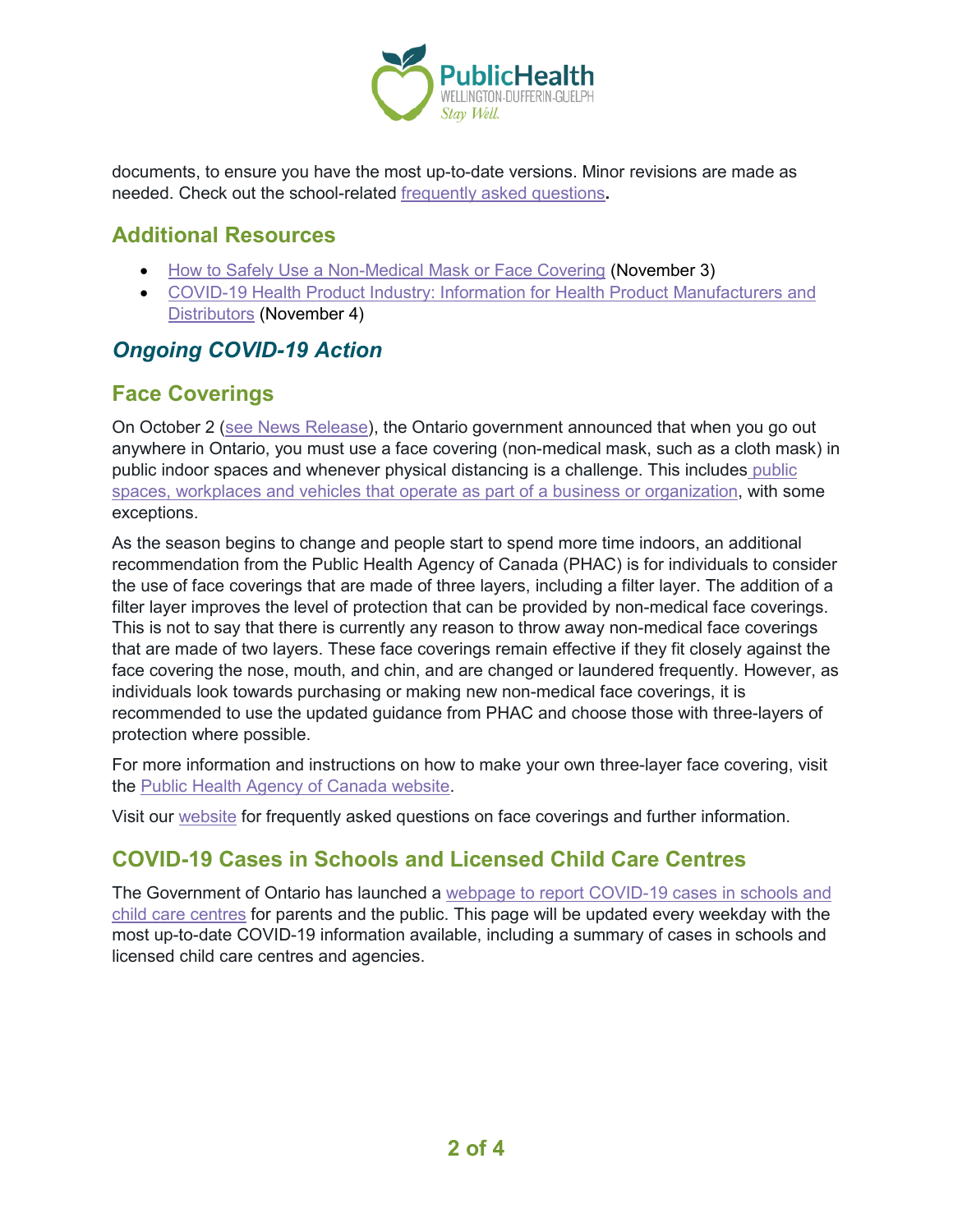

# **Physical Distancing Floor Decals**

- WDG Public Health has physical distancing floor decals available for community partners to use at their locations.
- If you would like decals, please contact Anna Vanderlaan via email at [anna.vanderlaan@wdgpublichealth.ca](mailto:anna.vanderlaan@wdgpublichealth.ca)



# **COVID-19 Testing**

Please check your local [assessment centre](https://wdgpublichealth.ca/your-health/covid-19-information-public/assessment-centres-wdg) for details on booking an appointment. Public Health **DOES NOT** provide testing. No referral is needed. **Bring your health card to the assessment centre** (if you have one). It is OK if it is expired. Presenting your health card allows you to:

- Check your test results online. Public Health only calls those who test positive.
- Be treated or prescribed medication for other respiratory conditions if needed and if this option is available at your assessment centre.
- Move through the testing process faster.

Further instruction will be provided by the clinician at the assessment centre based on individual assessment.

If you are asymptomatic a list of pharmacies, currently providing testing, is available at the [Ontario COVID-19 testing locations finder website.](https://covid-19.ontario.ca/assessment-centre-locations/)

## **Check Your COVID-19 Test Results Online**

COVID-19 test results are available [online.](https://covid19results.ehealthontario.ca:4443/agree) If you receive a positive result you will have the option to report your information to Public Health through Contact +. Contact + is a voluntary, web-based service. **It does not replace the call you get from Public Health**. Contact + allows you to confirm your contact details as well as review and answer the questions that Public Health will ask you, in advance of your call. You may add this information for up to 48 hours after your positive test result is reported. For more information about Contact + visit the [testing](https://www.wdgpublichealth.ca/your-health/covid-19-information-public/testing-and-results)  [and results](https://www.wdgpublichealth.ca/your-health/covid-19-information-public/testing-and-results) page.

#### **Safety Sector-Specific Guidance**

Sector-specific guidelines and posters to help protect workers and the public from COVID-19 are available from the Government of Ontario. These [guidance documents](https://www.ontario.ca/page/resources-prevent-covid-19-workplace) are being posted and updated as they become available, so check back regularly.

## **Contact Information for Additional Support**

#### **WDGPH COVID-19 Call Centre**

- **For health-related questions**, including symptoms, close contacts or travel:
	- o Call 519-822-2715 ext. 7006